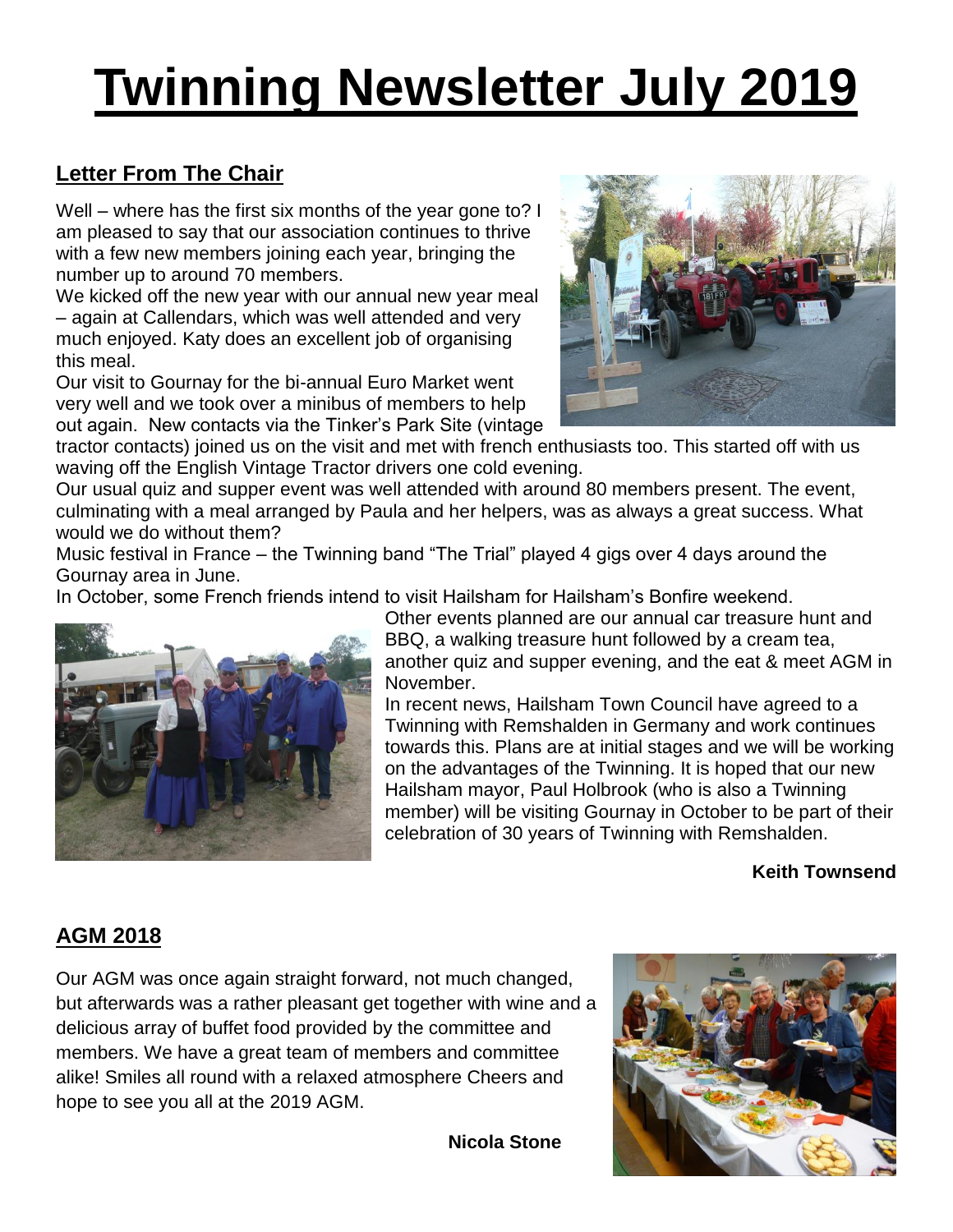#### **New Year Meal at Callendars**

The annual tradition of a delayed New Year meal took place at Callenders Restaurant in Hailsham on January 19th. This date was far enough away from the festive season for the Twinning Association members to have recovered from their revelries and return to eating and drinking. The restaurant again did us proud and we enjoyed good food and whatever drink took our fancy.

Being sociable with our friends is one of the main strengths of the Association and this camaraderie was on full display. It was agreed that this New Year 'do' had kicked off the year in great style and that



(thanks to our great committee) we were all looking forward to a varied and successful 2019 both locally and in Gournay-en-Bray.

Everyone wished everybody else a Happy New Year or Bonne Année if their French was good enough!!! **Robert Drysdale**





#### **Cockney Soirée**

The Soirée was, as ever, very well attended and thoroughly enjoyed by all. This year, entertainment was provided by our twinning band 'The Trial,' which makes the event a bit closer to home! Many members dressed up with the Cockney theme, which is always great to see. Lots of singing and dancing filled the night,



along with wonderful food served by Paula, with support from her team. I recall at one point (towards the end I believe!) a human train parading round the room, gathering more people as it went! A fun and joyous evening for everyone. A bonus that it's free to members!







#### **Spring Quiz**

Several teams converged on the Charles Hunt Centre for the latest

Twinning Quiz. The usual suspects were all there, along with a few new teams. 8 rounds of varying question and an excellent meal of beef hotpot (with a veggie option), prepared by Paula and her team, later and 2 teams couldn't be separated. It took 3 tie-breaker

questions before the winners were announced and presented with their prizes of bottles of wine. **John Puttick**

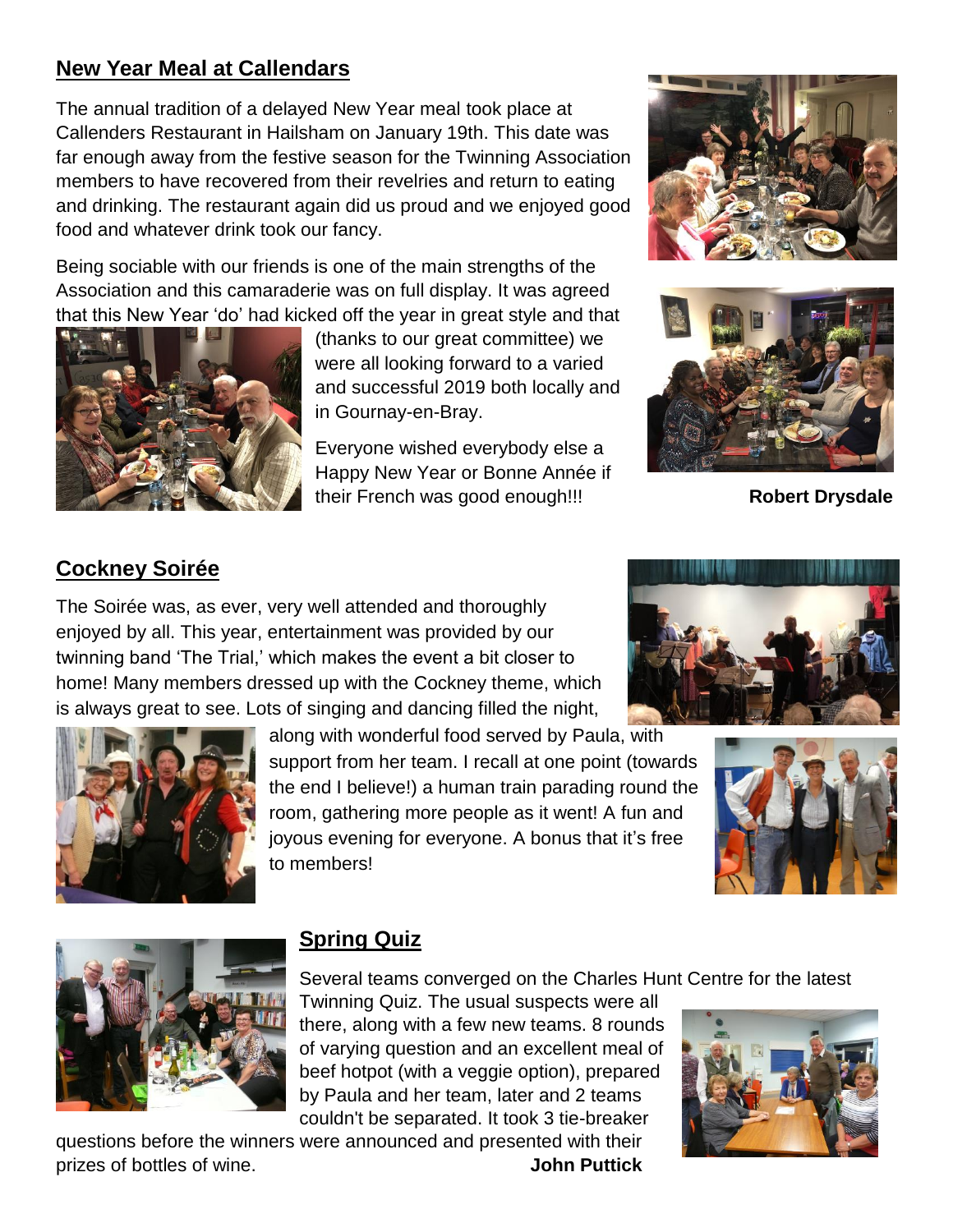#### **Euro Market and Tractor Event in Gournay-en-Bray**

"Let's take some tractors to Gournay en Bray to the tractor rally" another idea beginning in the New Inn Pub at Hadlow Down. I did think this to be a mad idea, but it happened thanks to Adrian Vaughan and Howard Venters.

We as twinners were busy with the Euro Market selling English cheese, beer and marmalade. But in pride of place at the Passion de Tracteurs Collection, our friends in France did us proud once again, putting the English Contingent at the "Place de Liberation;" the towns' war memorial. Our tractor friends had a great weekend and were made so welcome by the French twinning and Passion Tracteurs et Collection. A great time was had by all, and new friends made.



Five friends from the French tractor club



came to Tinkers Park traction engine Rally which took place on the first weekend in June and spent an enjoyable weekend playing with our tractors, traction engines and steam rollers. They were also shown behind the scenes, and took part in the show. I can see this will grow into more exchanges in the future. For the full story see the July 2019 edition of Old Glory magazine.

#### **Alan Stone**

Nine members travelled over to Gournay en Bray by minibus which was driven by our Twinning Committee Members Alan and Keith. This was for the biannual Euromarket event which takes place on Saturday and Sunday and consists of various market stalls and also a stall organised by us, Germany and Portuguese Twinning Associations too. This year the event coincided with the first visit by the Vintage Tractor Twinning Group. We were pleased that we had three members who had not previously visited Gournay with us. Our products – English Cheddar cheese, crumpets,





marmalade, lemon curd and

English beers etc. sold over the two days and we sold out. In fact we could probably have sold more! An enjoyable time was had by all which included a combination of meals with hosts and also together as a group and visit to local sites for those who had not visited the area before.

#### **Pauline Townsend**